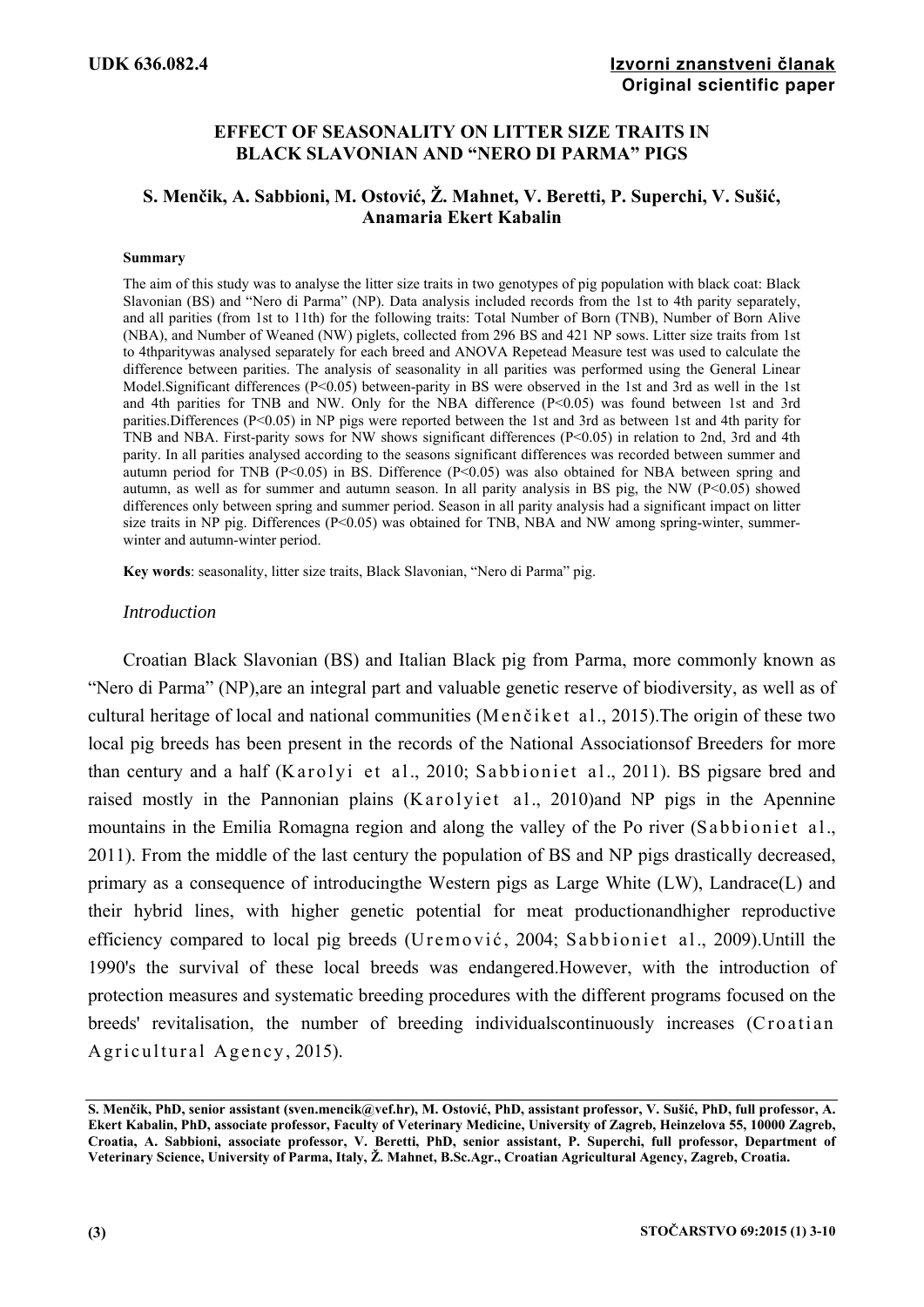In current breeding programs for local pig breeds an emphasis is placed on improving their reproductive traits to increase the number of weanedpiglets*per* year/litter(Brkićet al., 2014; Menčiket al*.,* 2015). It has been considered that seasonality influence on reproductive performance, especially on litter size traits of outdoor breeding sows (Berger et al., 1997). During the year the ability of reproduction in outdoor breeding sows are significantly affected by heat stress, photoperiod,humidity, lactation catabolism, use of the boar and socio-environmental factors in the group (Quesnel et al., 2005). Also, seasonality could influence on delayed puberty in young gilts anddecreased proportions of sows that are exhibiting estrus after weaning (Peltoniemi and Virolainen, 2006; Bertoldo et al., 2009). It is to expected that the lowest fertility rate is observed from July to August, in comparison with the highest fertility rate observed in the late winter period from February to March (Auvigne et al., 2010).

Black Slavonian and NP pig breedsare increasinglypresent inthe local pig populations despite theirinferior growth and reproduction, compared to modern meat genotypes with the primary goal of the production of high quality traditional products.Due to a strong natural selection as well as the breeding procedures through the years the local breeds of pigs with black coated genotype have become more suitable for extensive or semi-intensivesystems(Miaoet al., 2004; Salajpalet al., 2013). Genetic predisposition of pigs with "*black genotype*"breed and raised in Mediterranean region and it's surrounding territories enabled them to develop the adaptive mechanisms for fat storage during the period of reduced feed in extensive systems- so called *thrifty* genotype. In comparison with Western pigs as LW, L and their crossbreeds, reduced condition of feeding could contribute to lower reproductive precocity (Gonzales-Añover et al., 2010). The management of reproduction in BS and NP pigs is based on the *low-input* cost, especially regarding the management with *chiefly limited investments,* to provide more natural environmental conditions of the litters during the nursering period. Therefore, the management of the litters and seasonal influence have a significant effect on litter size performancein local pig populations (Berger et al., 1997). Significant decrease in litter size traits influence on the number of reproductive animals that reduces genetic diversity (Sabbioniet al., 2011) and breeding selection procedures based on phenotype values for the prediciton of the reproductive capacity (Ekert Kabalinet al., 2013).

The first aim of this study was to describetwo local pig breeds, BS and NP concerninglitter size traits(Total Number of Born – TNB, Number of Born Alive – NBA, and Number of Weaned piglets - NW). Second aim was to analyse, within each breed, the influence of parity from the  $1<sup>st</sup>$  to 4<sup>th</sup> parities and season through all parites.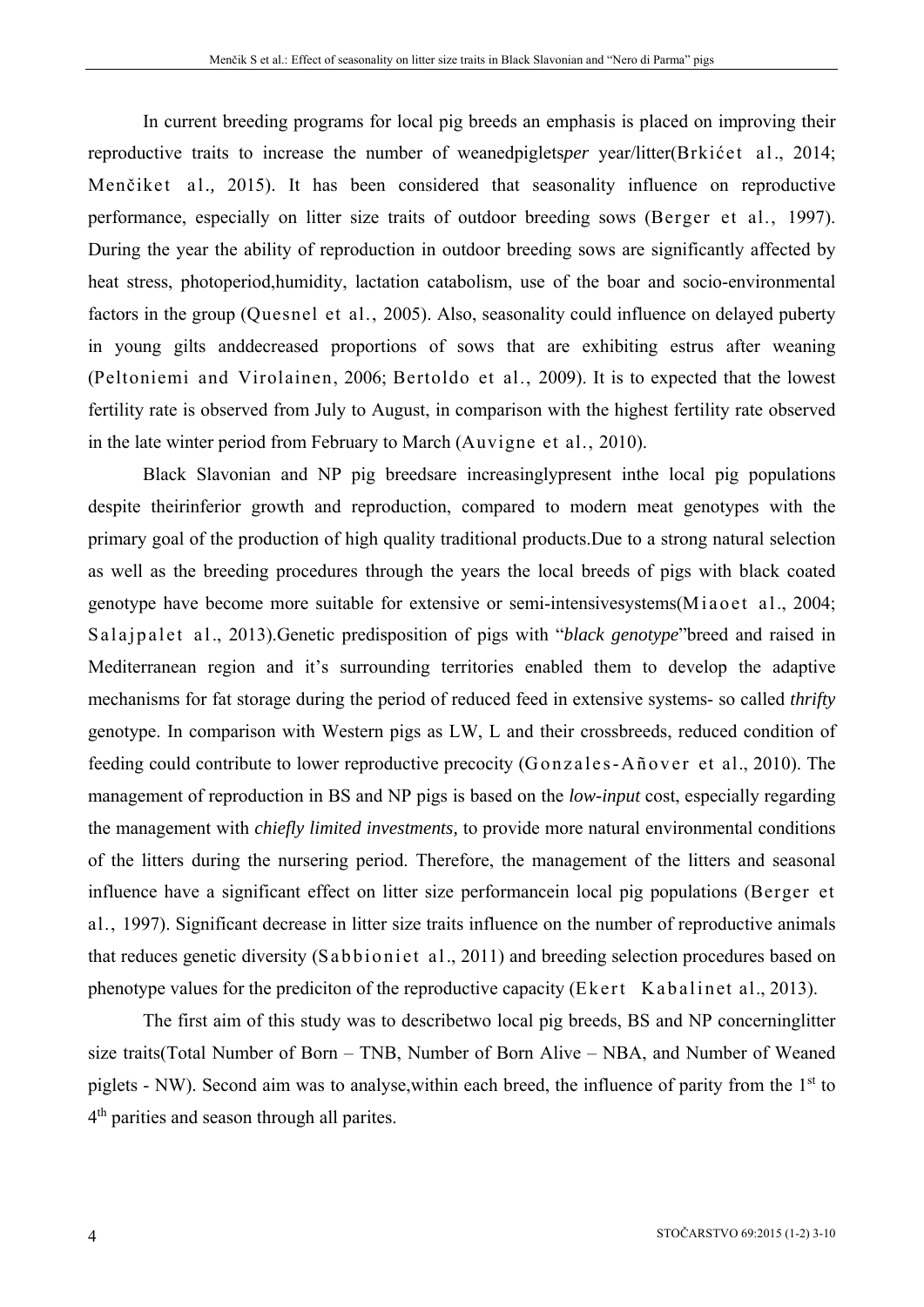## *Material and methods*

Data of farrowing records for BS were collected from the database of the Herdbook registry managed by Croatian Agricultural Agency with the collaboration of the register fromthe Association of Breeders of Black Slavonian pigs, Baranja and Western Sriem (Association of Breeders "*Fajferica*"). The litter size data for NP pigs were collected from theHerdbook managed by the Italian Swine Breeders Association in accordance with the Association of Breeders of *Nero di Parma*pig*.* Data includedlitter size traits for 296 reproductive sows of BS with 969 analyzed litters and 421 sows of NP with 1398analyzed litters during the period from January 2007 until January 2014 for both pig breeds. The record of each sow includedits identity, parity,farrowing season, size of the litters with TNB, NBA and NW. Litter size data by breed were analyzed separately from the 1<sup>st</sup> to the 4<sup>th</sup> parity and presented as Mean $\pm$ Standard Errors (Mean $\pm$ SE). For each breed ANOVA Repetead Measure test was used to calculate the difference between parities. For all paritiestogether (from the  $1<sup>st</sup>$  to the  $11<sup>th</sup>$ ), seasonality was calculated separately for BS and NP pig breed using the General Linear Model procedure in the SAS statistical package (SAS, 2010). The model that best fitted the litter size data is represented as follows:

$$
model: y_{ijk} = \mu + P_i + H_j + S_k + e_{ijk}
$$

where:  $y_{ijk}$  – observed trait (TNB, NBA and NW);  $\mu$  – population mean; P<sub>i</sub>– parity (i= 1<sup>st</sup> to 11<sup>th</sup>); H<sub>i</sub> – herd type (j= 1, 2)reffers to farm farrowing management whereindoor farrowing was consideredas the type 1 and outdoor farrowing as the type 2;  $S_k$  –seasons (k=1, 2, 3, 4)was formed on the basis of the farrowing data obtained for each sow and it was included in the all parity analysed. Seasons have been formed as fixed class effect with four levels. First level includedsows that farrowed in the Spring (SP) season from month March to May,second level those with farrowing obtainedfrom June to August as Summer (SM) season. Third levelwas Autumn (AT) season from September to November and the fourth level from December untill theend of February as Winter (WT) season, and eijk – residual.

### *Results and discussion*

This study was performed to describe litter size performance in two local breeds BS and NP, from the first to fourth parities and to evaluate the influence of the season on litter size including all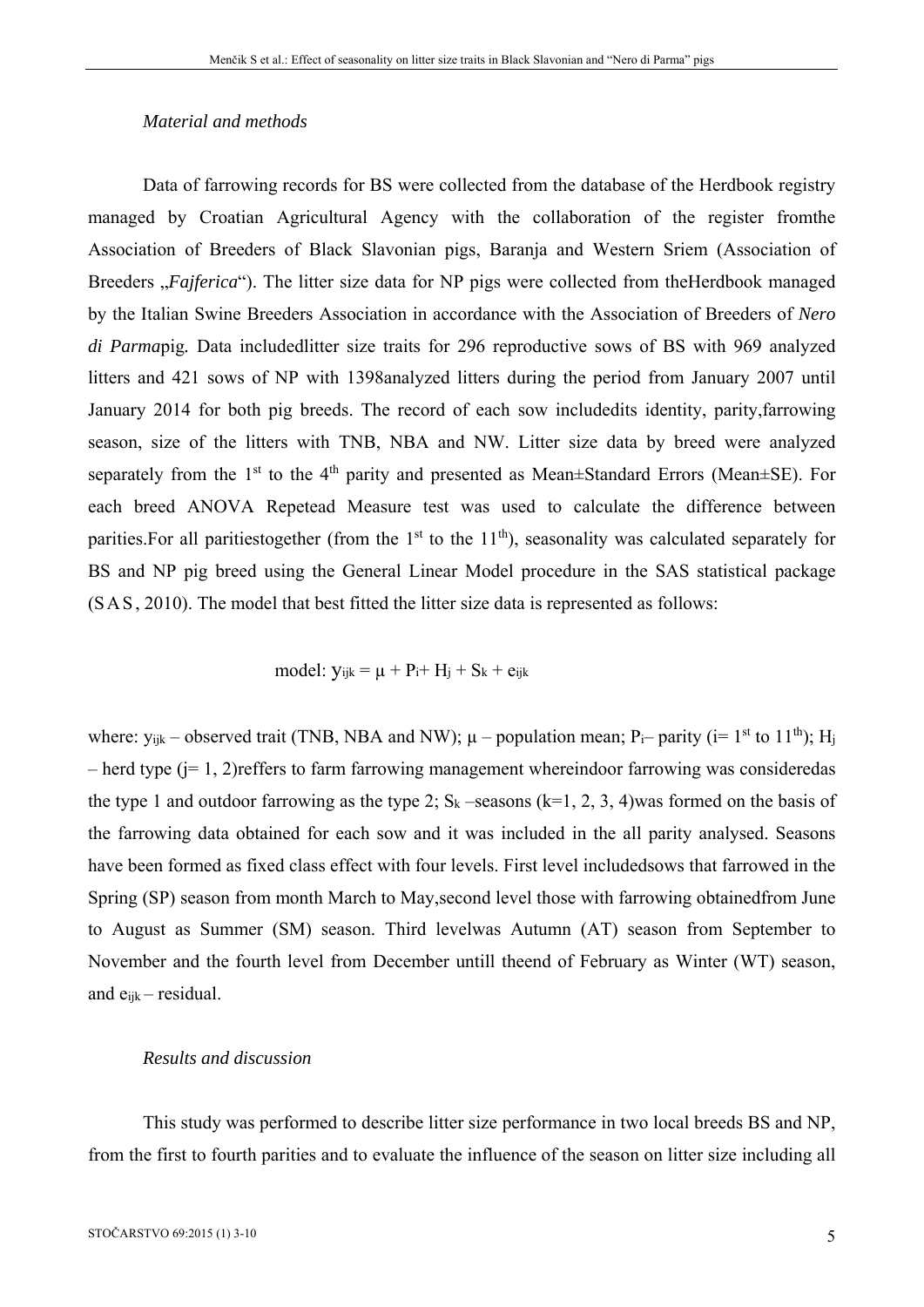parities analysed. Many studies have documented that litter size in sows increases through the fourth and fifth pregnancy as was also showed in this research. The analysed litter size traits as TNB, NBA and NW in BS and NP from the first to fourth parities are illustrated in Table1.Litter size data in BS pig showed significant difference  $(P<0.05)$  between first and third and first and fourth parities for TNB and NW. The results for NBA in BS illustrate the differences (*P*<0.05) only between first and third parities. Significant difference (*P*<0.05) in NP were obtained in TNB and NBA between first and third as well between first and fourth parity. For the NW, difference (*P*<0.05) was also described between first and all other (second, third and fourth) parities.Horak et al. (2005) noted higer value of TNB (10.82-11.77), NBA (10.10-10.96) and NW (9.36-9.86) in the local Czech autochtonous Prěštice-Black Pied sows with good maternal properities and high fertility.

Franci and Pugliese (2007) described that reproductive traits as TNB and NW in Italian local pig population differed according to the breed. Slightly lower values in relation to this study were recorded in other black genotypes of pigs as: Mora Romagnola with 7.13±2.58 TNB and 5.47 $\pm$ 2.41 NW, Calabrese with 6.12 $\pm$ 2.64 TNB and 5.45 $\pm$ 2.35 NW and Nero Siciliano with  $6.78\pm1.22$  TNB and  $6.02\pm1.60$  NW. The litter size traits by parity of BS and NP are similar to other Mediterranean breeds of pigs such as Iberian (IB) with 6.45 TNB and 6.07 NW, respectively (Barba et al., 2001). Saura et al. (2015) reported similar values for all analysed litters with 7.39±2.34 TNB and 7.06±2.25 NBA for IB pig compared to the results of this study, especially for data reffering to fourth parity in BS pigs. Similar result has been described in litter size data of Alentejano breed of pigs raised in southern Portugal, with 7.9±0.7 TNB and 7.7±0.6 NBA (Charneca et al., 2010).

Considering the effects included in the model of calculation,litter size traits in BS and NP analysed in all parities according to the seasons are presentedin Table 2.

The present study showed that litter size traits in BS and NP pig differ significantly between seasons.In BS pig significant differences was recorded between SM and AT period for TNB (*P*<0.05). Difference (*P*<0.05) was also obtained for NBA between SP and AT, as well as for SM and AT season. In all parity analysis in BS pig, the NW (*P*<0.05) showed differences only between SP and SM period. Season in all parity analysis had a significant impact on litter size traits in NP pig. Differences (*P*<0.05) was obtained for TNB, NBA and NW among SP-WT, SM-WT and AT-WT period. Obtained results showed that the lowest NW in BS and NP pigs analyzed by season was recorded in the SP and WT period because of possible unfavorable influence of environmental conditions.Variation in litter size traits among season may be the result of the "*social and heat stress interaction*" during the SM which leads to the seasonal infertility with lower litter size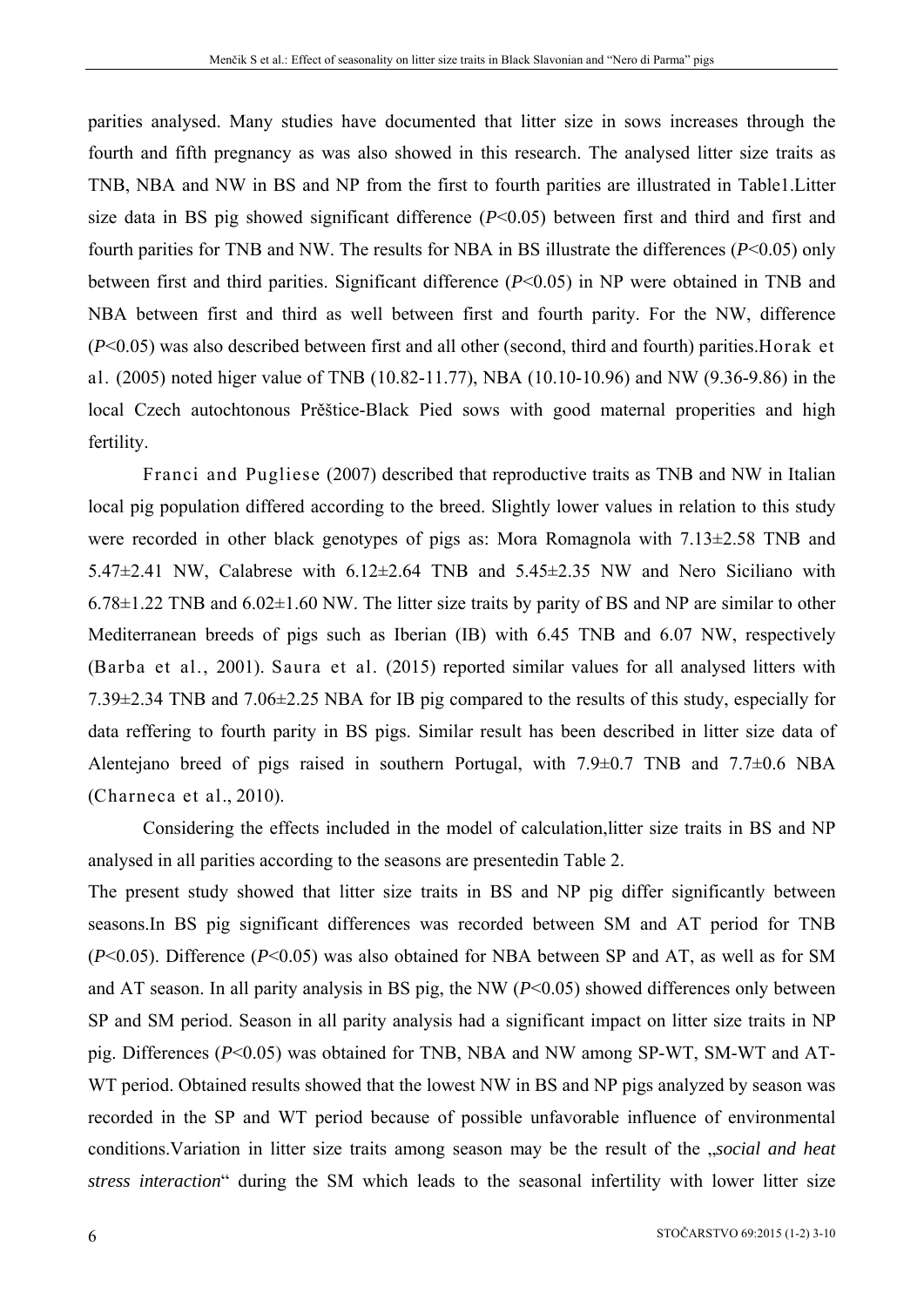performance during the AT and early WT period (Quesnel et al., 2005).As other black Mediterranean pigs with high rusticity, the Greek black pig also has seasonal reproductive activity and produces two litters *per* year, consisting of 8.48±1.94 TNB and 7.04 NBA (Laliotis, 2001; Michailidou et al., 2014). Gamma et al. (2014) reported sligtly lower values in Alentejano breed with 5.87 NBA and the significant effect of month of farrowing on the analysed trait which farrowed 0.5 piglets more per litter in SM compared to WT period. The association between seasonality and litter size values indicates that further efforts in the herd health management in the local pig populations could improve reproductive traits (Tummaruk et al., 2001). The study results provided original elements to discuss the importance of the piglet management during the weaning period, with the possible future investigations of the sow group housing as an important environmental risk factor for the seasonal infertility.

### *Conclusions*

Based on the results presented and the variability in two pig breeds it is important to improve the reproduction management in the local pig breeds. It is obvious that the future management tools in reproduction of the local pigs could reduce losses during the postnatal period untill weaning. Improvement of the reproductive traits will help the recovery of the BS and NP pigs, also the breeding procedures as well as their competitiveness with the commercial pig breeds. In conclusion, our study confirmed the significant influence of the season on litter size traits.

## *Acknowledgements*

The authors wish to thank to two National Associations: the Association of Breeders "Fajferica" and the Association of Breeders of Nero di Parma pig, as well as to Croatian Agricutural Agency and Italian Association of National Breeders on the data availability.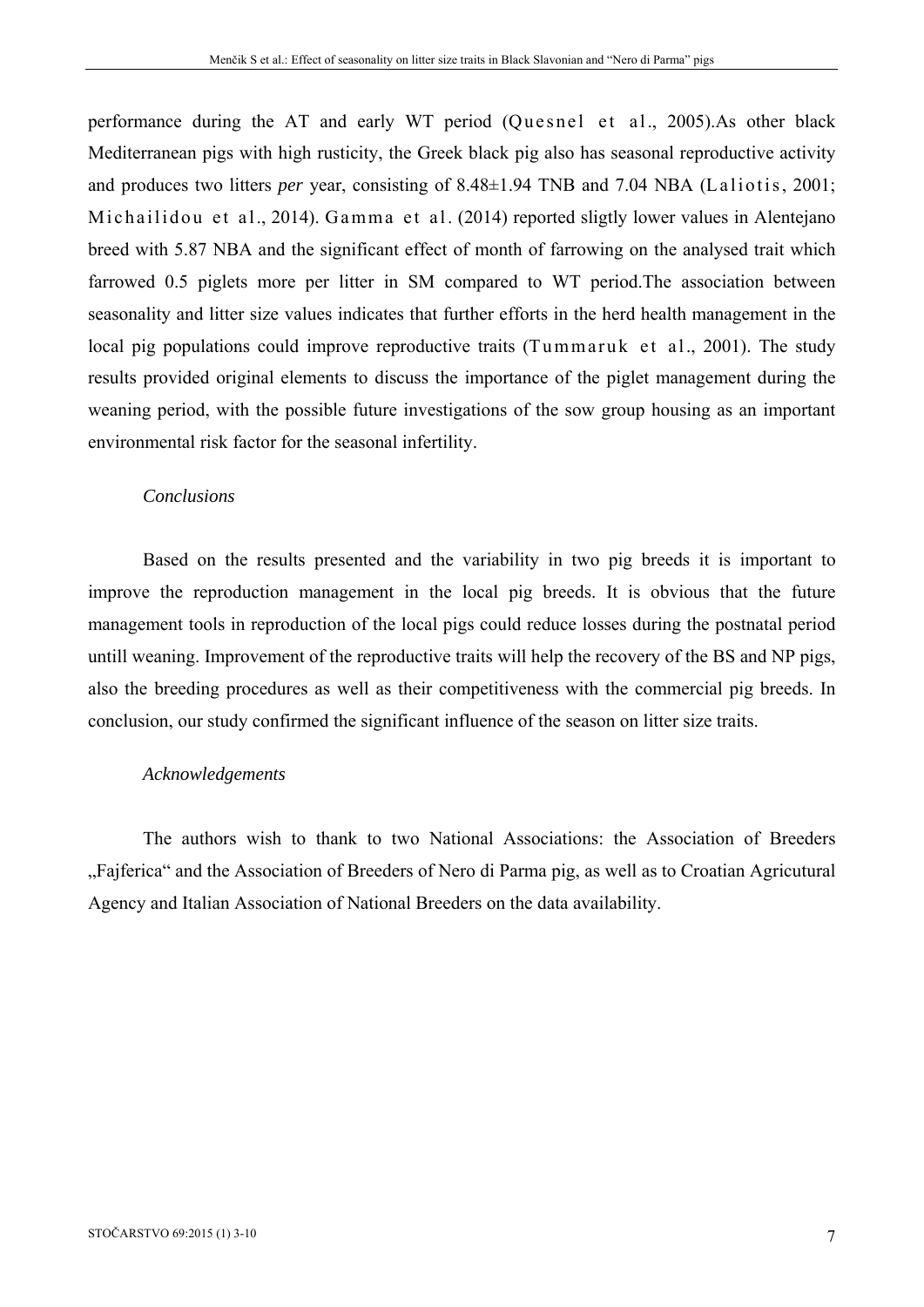| Table 1. - Means with Standard Errors (Mean±SE) for litter size traits in Black       |
|---------------------------------------------------------------------------------------|
| Slavonian (BS) and "Nero di Parma" (NP) pig breedsanalysed according to parity number |

| <b>Breed</b>        | Analysed trait<br>(Mean $\pm$ SE) | Parity number             |                            |                           |                            |  |
|---------------------|-----------------------------------|---------------------------|----------------------------|---------------------------|----------------------------|--|
|                     |                                   | First parity<br>$n = 296$ | Second parity<br>$n = 205$ | Third parity<br>$n = 160$ | Fourth parity<br>$n = 116$ |  |
| Black Slavonian pig | <b>TNB</b>                        | $6.02^a \pm 0.12$         | $6.66 \pm 0.15$            | $7.19b + 0.17$            | $7.39^{\rm b}$ ±0.20       |  |
|                     | <b>NBA</b>                        | $5.73^a \pm 0.23$         | $6.30+0.28$                | $7.35^b \pm 0.32$         | $6.94 \pm 0.38$            |  |
|                     | <b>NW</b>                         | $5.16^a \pm 0.14$         | $6.11 \pm 0.17$            | $6.55^{b}$ ±0.19          | $6.68^{\rm b}$ ±0.22       |  |
| "Nero di Parma" pig |                                   | First parity<br>$n = 421$ | Second parity<br>$n = 372$ | Third parity<br>$n = 244$ | Fourth parity<br>$n = 140$ |  |
|                     | <b>TNB</b>                        | $7.28^a \pm 0.10$         | $7.71 \pm 0.09$            | $8.11^{b} \pm 0.14$       | $8.32^{b}$ ±0.20           |  |
|                     | <b>NBA</b>                        | $6.86^a \pm 0.11$         | $7.33 \pm 0.10$            | $7.80^b \pm 0.15$         | $8.04^b \pm 0.20$          |  |
|                     | <b>NW</b>                         | $5.51^a \pm 0.12$         | $6.24^{b} \pm 0.10$        | $6.34^{b} \pm 0.16$       | $6.77^b \pm 0.21$          |  |

TNB – Total Number of Born; NBA – Number of Born Alive; NW – Number of Weaned piglets; n – number of analysed litters; Mean with standard error (Mean±SE)with superscripts (a,b) in the same row differ significantly (*P*<0.05)

Table 2. - Least Square Means with Standard Errors (LSM±SE) for litter size traits in Black Slavonian (BS) and "Nero di Parma" (NP) pig breeds analysed according to season

| Parity<br>number           | <b>Breed</b>           | Analysed<br>trait | Farrowing season    |                     |                     |                      |
|----------------------------|------------------------|-------------------|---------------------|---------------------|---------------------|----------------------|
|                            |                        |                   | Spring<br>$n = 230$ | Summer<br>$n = 323$ | Autumn<br>$n = 207$ | Winter<br>$n = 203$  |
| All parities (1st to 11th) | Black Slavonian pig    | <b>TNB</b>        | $6.86 \pm 0.14$     | $7.09^a \pm 0.12$   | $6.59^b$ ±0.15      | $6.98 \pm 0.14$      |
|                            |                        | <b>NBA</b>        | $6.68^a \pm 0.15$   | $6.78^a \pm 0.13$   | $6.23^{b}$ ±0.16    | $6.62 \pm 0.16$      |
|                            |                        | <b>NW</b>         | $5.69^a \pm 0.17$   | $6.23^{b}$ ±0.14    | $6.00 \pm 0.18$     | $5.91 \pm 0.18$      |
|                            | 'Nero di Parma"<br>ρig |                   | Spring<br>$n = 352$ | Summer<br>$n = 417$ | Autumn<br>$n = 371$ | Winter<br>$n = 247$  |
|                            |                        | <b>TNB</b>        | $7.93^a \pm 0.11$   | $8.13^a \pm 0.10$   | $8.05^a \pm 0.11$   | $7.54^b \pm 0.14$    |
|                            |                        | <b>NBA</b>        | $7.64^a \pm 0.12$   | $7.72^a \pm 0.11$   | $7.73^a \pm 0.12$   | $7.02^b \pm 0.15$    |
|                            |                        | <b>NW</b>         | $6.19^a \pm 0.14$   | $6.21^a \pm 0.12$   | $6.38^a \pm 0.13$   | $5.49^{\rm b}$ ±0.16 |

TNB – Total Number of Born; NBA – Number of Born Alive; NW – Number of Weaned piglets; n-number of analysed litters per season; LSM±SEwith superscripts (a, b) in the same row between season differ significantly (*P*<0.05)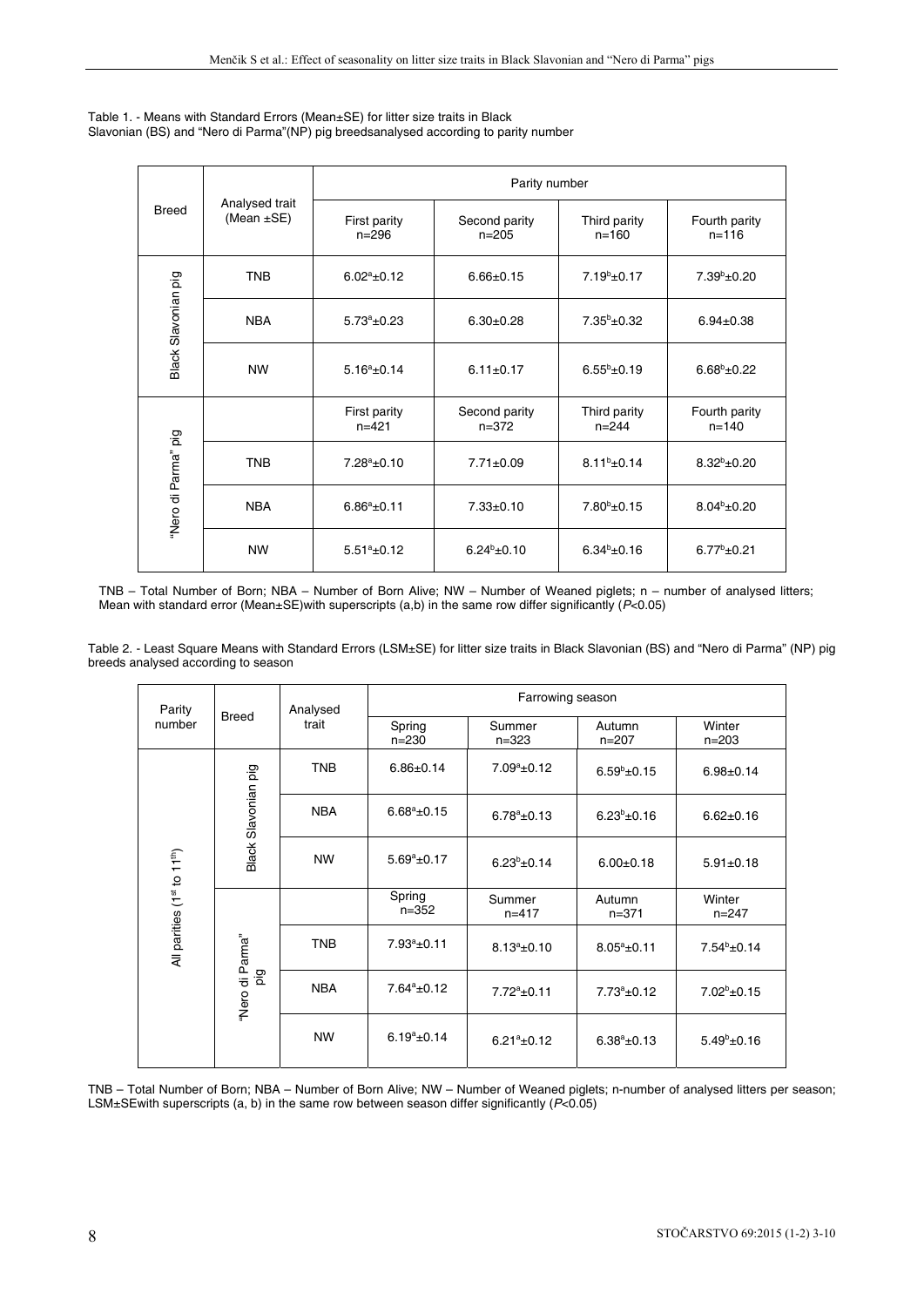#### **REFERENCES**

- 1. Auvigne, V., P. Leneveu, C. Jehannin, O. Peltoniemi, E. Sallé (2010): Seasonal infertility in sows: a five year field study to analyze the relative roles of heat stress and photoperiod. Theriogenology, 74(1), 60-66.
- 2. Barba, C., J. V. Delgado, J. R. B. Sereno, E. Dieguez, J. Forero, J. Jaume, B. Peinado (2001): Performances of the Iberian and other local breeds of Spain. In: Pig genetic resources in Europe: characterisation and conservation. (L. Ollivier, F. Labroue, P. Glodek, G. Gandini, J. V. Delgado, Eds.). EAAP Publication No. 104, pp. 77-83.
- 3. Berger, F., J. Dagom, M. Le Denmat, J. P. Quillien, J. C. Vaudelet, J. P. Signoret (1997): Perinatal losses in outdoor pig breeding. A survey of factors influencing piglet mortality. Annales de zootechnie, 46(4), 321-329.
- 4. Bertoldo, M., C. G. Grupen, P. C. Thomson, G. Evans, P. K. Holyoake (2009): Identification of sow-specific risk factors for late pregnancy loss during the seasonal infertility period in pigs. Theriogenology, 72(3), 393-400.
- 5. Brkić, A., S. Menčik, E. Bačani, A. Ekert Kabalin (2014): Polymorphisms of PRLR-gene in Black Slavonian sows: preliminary results. Stočarstvo, 68(3), 75-82.
- 6. Charneca, R., J. L. T. Nunes, J. Le Dividich (2010): Body composition and blood parameters of newborn piglets from Alentejano and conventional (Large White × Landrace) genotype. Spanish Journal of Agricultural Research, 8(2), 317-325.
- 7. Croatian Agricultural Agency (2015): Pig breeding. Annual Report for 2014. Križevci.
- 8. Ekert Kabalin, A., K. Starčević, S. Menčik, M. Maurić, V. Sušić, I. Štoković (2013): Analysis of ESR and RBP polymorphisms in Black Slavonian sows: preliminary results. Acta Agriculturae Slovenica, Suppl. 4, 45-48.
- 9. Franci, O., C. Pugliese (2007): Italian autochthonous pigs: progress report and research perspectives. Italian Journal of Animal Science, 6, Suppl. 1, 663-671.
- 10. Gama, L. T., F. David, H. Paixim (2014): Genetic parameter estimates for reproductive, growth and longevity traits in Alentejano pigs raised extensively. Proceedings of the 10th World Congress on Genetics Applied to Livestock Production, August 17-22, Vancouver, BC, p. 919.
- 11. Gonzales-Añover, P., T. Encinas, E. Gomez-Izquierdo, E. Sanz, C. A. Letelier, L. Torres-Rovira, P. Pallares, R. Sanchez-Sanchez, A. Gonzales-Bulnes (2010): Advanced onset of puberty in gilts of thrifty genotype (Iberian Pig). Reproduction in Domestic Animals, 45(6), 1003-1007.
- 12. Horak, P., T. Urban, J. Dvořák (2005): The FUT1 and ESR genes their variability and associations with reproduction in Prestice Black-Pied sows. Journal of Animal Breeding and Genetics, 122(3), 210-213.
- 13. Karolyi, D., Z. Luković, K. Salajpal, M. Đikić (2010): Black Slavonian pig a breed for extensive husbandry. Acta Agraria Kaposvariensis, 14(2), 221-227.
- 14. Laliotis, V. (2001): A study of pig breeding system in the field. Nagref, p. 40.
- 15. Menčik, S., M. Špehar, A. Ekert Kabalin, Ž. Mahnet, V. Beretti, P. Superchi, A. Sabbioni (2015): Estimates of litter size traits in two local pig populations in the Mediterranean region. Italian Journal of Animal Science, 14(Suppl.1), 117-118.
- 16. Miao, Z. H., P. C. Glatz, Y. J. Ru (2004): Review of production, husbandry and sustainability of free-range pig production systems. Asian-Australasian Journal of Animal Science, 17(11), 1615-1634.
- 17. Michailidou, S., A. Kalivas, I. Ganopoulos, E. Stea, G. Michailidis, A. Tsaftaris, A. Argiriou (2014): A multi-farm assessment of Greek black pig genetic diversity using microsatellite molecular markers. Genetics and Molecular Research, 13(2), 2752-2765.
- 18. Peltoniemi, O. A., J. V. Virolainen (2006): Seasonality of reproduction in gilts and sows. Society for Reproduction and Fertility, 62, 205-218.